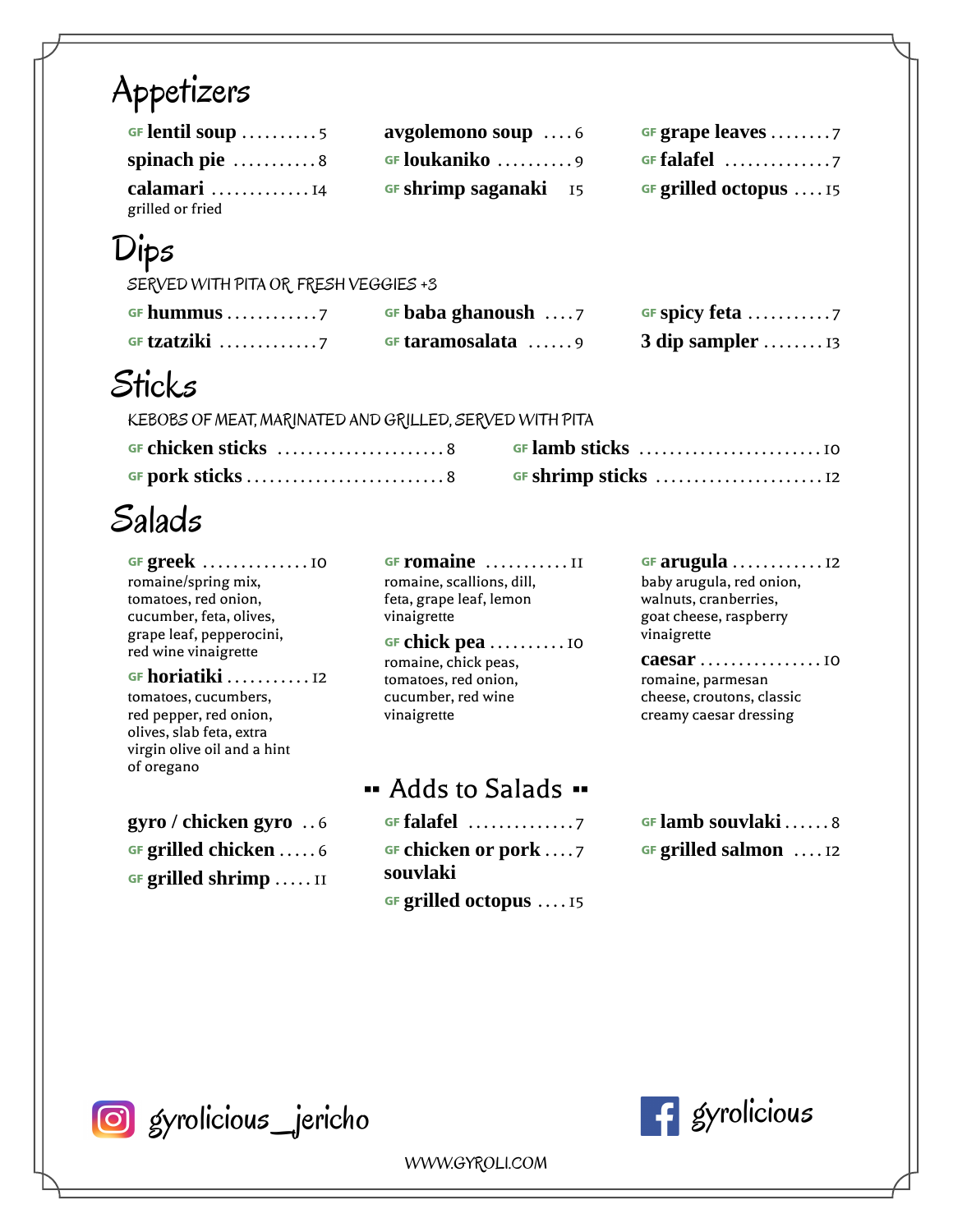#### Pitas

SERVED IN A WARM PITA WITH LETTUCE, TOMATOES, RED ONIONS, AND TZATZIKI SAUCE  $*$  INCLUDES A CHOICE OF GREEK SALAD, FRENCH FRIES, LEMON POTATOES OR RICE  $*$ 

| gyro - classic lamb/beef mix  12 |
|----------------------------------|
|                                  |
|                                  |
|                                  |

| Wraps |  |
|-------|--|
|-------|--|

| romaine mix, tomatoes, onions, cucumbers,  |
|--------------------------------------------|
| feta, olives, balsamic glaze - add chicken |
| (grilled or gyro) $+ $4$ , shrimp $+ $6$   |
|                                            |
| grilled chicken, veggies, balsamic glaze   |

| $\mathsf{false}1 \dots 13$ |  |
|----------------------------|--|
|                            |  |

| grilled chicken, american cheese, bacon &<br>bbg sauce |  |
|--------------------------------------------------------|--|
| chickon coosox                                         |  |

**chicken caesar** . . . . . . . . . . . . . . . . . . . . . . . . 11 romaine, grilled chicken, parmesan cheese, croutons, creamy caesar dressing

# Burgers

A HALF POUND OF GROUND BEEF GRILLED TO ORDER, SERVED ON A WARM BUN, ALONE, OR WITH GREEK SALAD AND CHOICE OF FRENCH FRIES, LEMON POTATOES OR RICE

|                                                                | cheeseburger     |
|----------------------------------------------------------------|------------------|
| <b>bacon burger</b> $\dots\dots\dots\dots\dots\dots\dots\dots$ | american or feta |
| add cheese +I                                                  | turkey burge     |

| <b>hamburger</b> 9, 14                                           |                     |
|------------------------------------------------------------------|---------------------|
| <b>bacon burger</b> $\dots\dots\dots\dots\dots\dots\dots$ 10, 15 | american or feta    |
| add cheese +1                                                    | turkey burger 8, 13 |
|                                                                  | add cheese +\$I     |

#### Entrées

SERVED WITH A GREEK SALAD AND A CHOICE OF FRENCH FRIES, LEMON POTATOES, RICE, ADDITIONAL SALAD OR GRILLED VEGETABLES (+\$2)

| spinach pie 17         |  |
|------------------------|--|
| falafel                |  |
| moussaka 18            |  |
| gyro / chicken gyro 18 |  |
| GF shrimp souvlaki 22  |  |

| GF grilled chicken  18 |  |
|------------------------|--|
| GF chicken souvlaki 19 |  |
| GF lamb souvlaki 22    |  |
| GF lamb chops 25       |  |

**sF pork souvlaki** .....18 **falafel** . . . . . . . . . . . . . . . . 17 … **chicken souvlaki** 19 … **vegetarian** . . . . . . . . . 21 **grilled salmon** ....25 **grilled octopus . . . . 34** 

### Mixed Grill

HEAPING PLATE OF LAMB GYRO, CHICKEN GYRO, CHICKEN SOUVLAKI, PORK SOUVLAKI, LOUKANIKO SAUSAGE; SERVED WITH DIPS, GREEK SALAD, CHOICE OF SIDE, AND PLENTY OF PITA AND TZATZIKI

| includes a small greek salad, a choice of 2 |
|---------------------------------------------|
| dips, and a side                            |
|                                             |

| includes a large greek salad, a choice of 3 |  |
|---------------------------------------------|--|
| dips and 2 sides                            |  |
|                                             |  |

WWW.GYROLI.COM